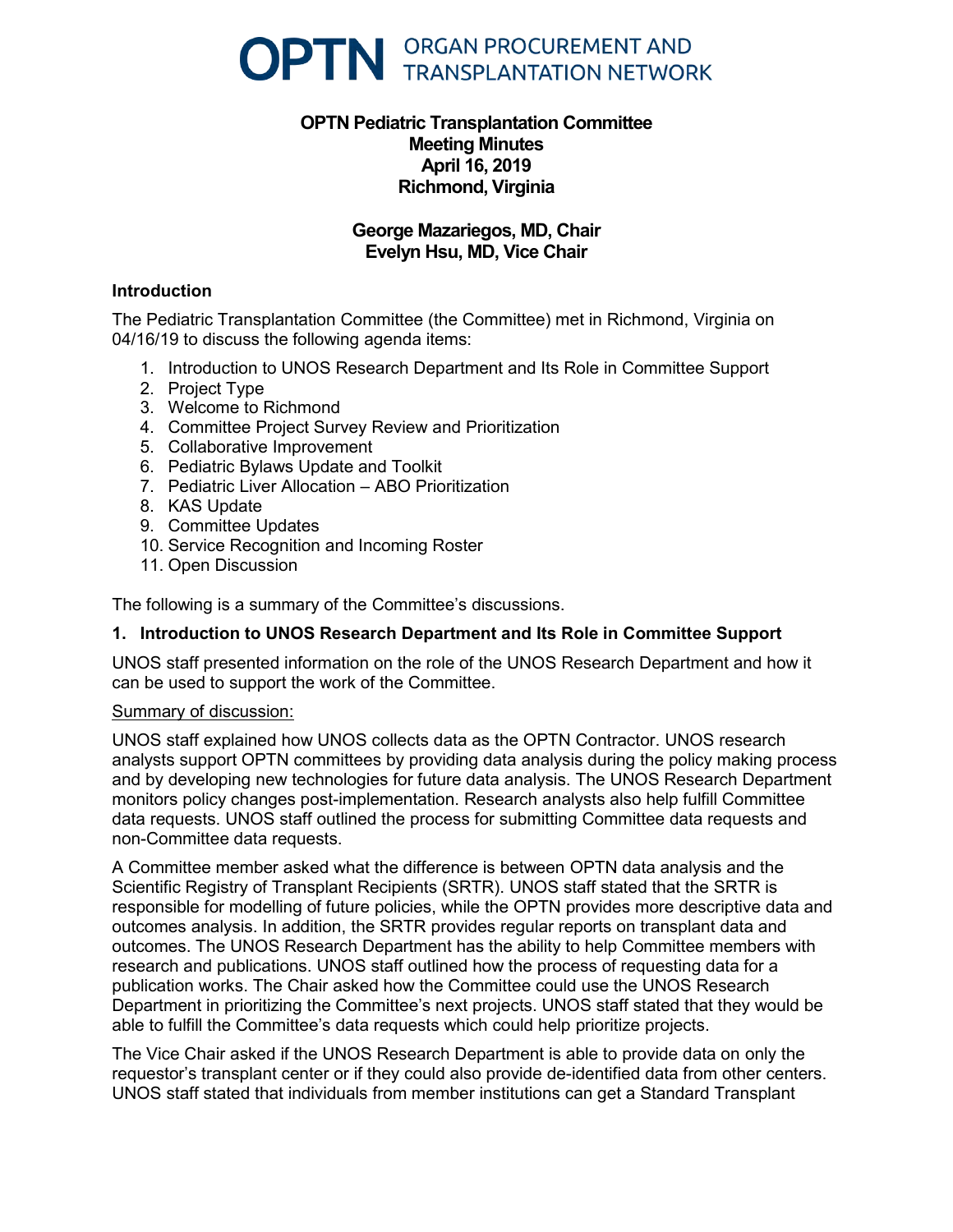Analysis and Research (STAR) file at no cost, but other data or individuals from non-member institutions may need to pay. Data on organ offers is different and typically is only provided on the institution that is requesting the organ offer data. UNOS staff further stated that they should be able to provide any aggregate data that the OPTN collects.

### Next steps:

No next steps were identified.

# **2. Project Type**

UNOS Staff presented information on the different types of projects that the Committee could pursue.

### Summary of discussion:

UNOS staff stated that there are a multitude of project options outside of the typical policy development process. UNOS staff presented the following project options:

- 1. Policy Development: This would be the standard process used to develop new OPTN policies.
- 2. IT Customer Council: This project path would involve changes to IT programming but would not include a policy change.
- 3. Collaboration with other committees: This option would involve providing input on other committee's projects.
- 4. Communication and Education: This would include the creation of guidance documents or white papers, which do not change any member requirements.
- 5. Collaborative Improvement Project: The Committee would work with the UNOS Collaborative Improvement (CI) team to implement a voluntary improvement project that does not change any member requirements.

The Chair asked for examples of projects that went through the IT Customer Council. UNOS staff stated that this type of project would include any IT project that does not change member requirements. For example, this could be how data is entered or how offers are accepted. The Chair then asked about the current project portfolio and where there is room for a new project within the OPTN's strategic plan. UNOS staff stated that all proposed projects are evaluated for their potential benefit to the transplant community and where they fit into the five strategic goals of the OPTN. Resources are then allocated based on the five strategic goals. Currently, improving equity in access is over-allocated, but increasing number of transplants and increasing safety are the most under-allocated. There is also a lot of interest from the transplant community on increasing system efficiency. The Vice Chair asked how resources would be allocated within the different project paths. UNOS staff stated that much of this allocation is set by department budgets which are created by the OPTN Finance Committee. However, the OPTN is working on making the process for choosing projects more comprehensive. UNOS staff also noted that the new contract calls for more collaborative improvement projects.

# Next Steps:

No next steps were identified.

# **3. Welcome to Richmond**

The UNOS Chief Executive Officer (CEO) welcomed the Committee to Richmond, VA.

#### Summary of Discussion:

The Chair asked the UNOS CEO if he thought that the Committee should pursue a project that would either increase the number of transplants or increase safety, as these two strategic goals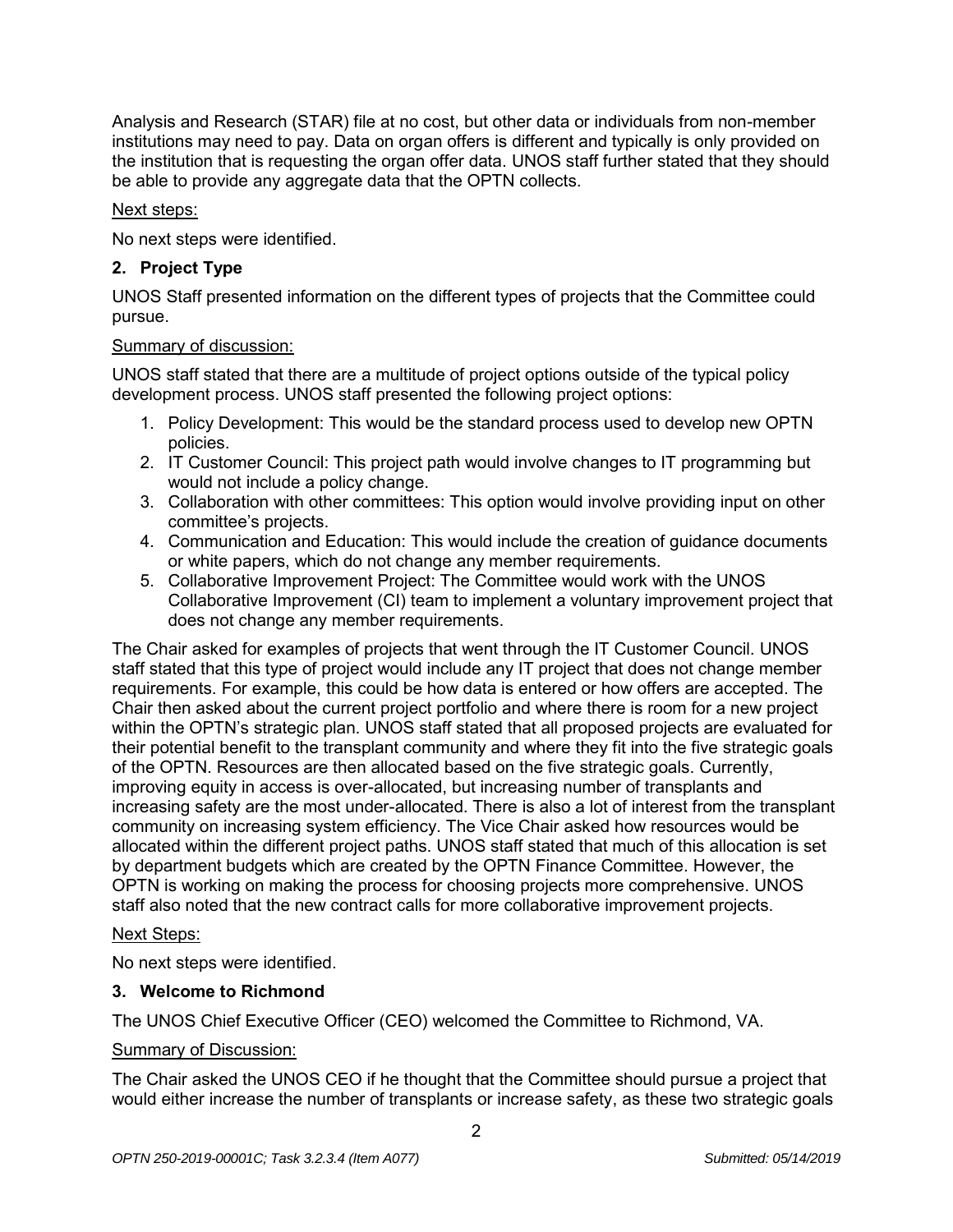are currently under allocated. The UNOS CEO agreed that these two strategic goals would be good places for a new project, but also stated that the ultimate goal of the OPTN is to place each organ with the first candidate on the match run. This is currently unrealistic but the CEO suggested using it as a guide when thinking about which projects to pursue. The goal is to place each organ with the right candidate as quickly as possible.

A Committee member asked what UNOS has done to help educate the transplant community on best practices related to transportation. The CEO stated that the Operations and Safety Committee is working on a guidance document related to transportation. Additionally, the CEO stated that transportation in the field is changing due to new technologies. Specifically, there are emerging technologies to make local procurement more feasible. There are many organs that can be recovered by local teams, but there will still be organs that the transplant team will want to recover themselves. The CEO noted that drones could be used in the future. The American Society of Transplant Surgeons (ASTS) is also convening a group on transportation practices and safety standards.

A Committee member noted that UNOS Labs presented a number of projects related to improving efficiency at a recent OPTN/UNOS Board of Directors (the Board) meeting. The CEO also stated that the OPTN is starting to collect more data on transportation and travel time. Another Committee member was concerned that recent policy changes would increase travel at a time when there is a pilot shortage and less incentive to take part in risky organ procurements. The Committee member was concerned that another transportation accident could occur.

### Next Steps:

No next steps were identified.

# **4. Committee Project Survey Review and Prioritization**

Committee members previously completed a survey about project prioritization. The purpose of the survey was to inform the Committee's decision on which projects to pursue. The Committee discussed the results of the survey.

# Summary of Discussion:

The Chair presented the list of new project ideas and the results of the survey. The Chair noted that the next Committee project could involve either a policy proposal or a collaborative improvement project. The Committee then discussed some of the ideas in more detail as outlined below.

1. Review Trends in Pediatric Kidney Transplantation:

A Committee member suggested including other metrics in the data review. The other metrics that the Committee member suggested reviewing were the use of high risk donors, the increase in preemptive transplants, the decrease in living donation rates in pediatric kidney transplants, the increased use of the national kidney registry (which could increase living donation rates), and the four year data on the new kidney allocation system (KAS). The Committee member noted that the pediatric sections of the four-year KAS report are not as granular as the Committee would like.

Another Committee member asked if the Committee could review if the use of more increased risk donors has led to a higher rate of hepatitis C transmission. Another Committee member noted that the Kidney-Pancreas Workgroup (KP Workgroup) decided to give pediatric candidates more priority in sequences A and B.

A Committee member felt that they could still get more detailed, historical data on pediatric outcomes under KAS to see if there are any areas that they could improve the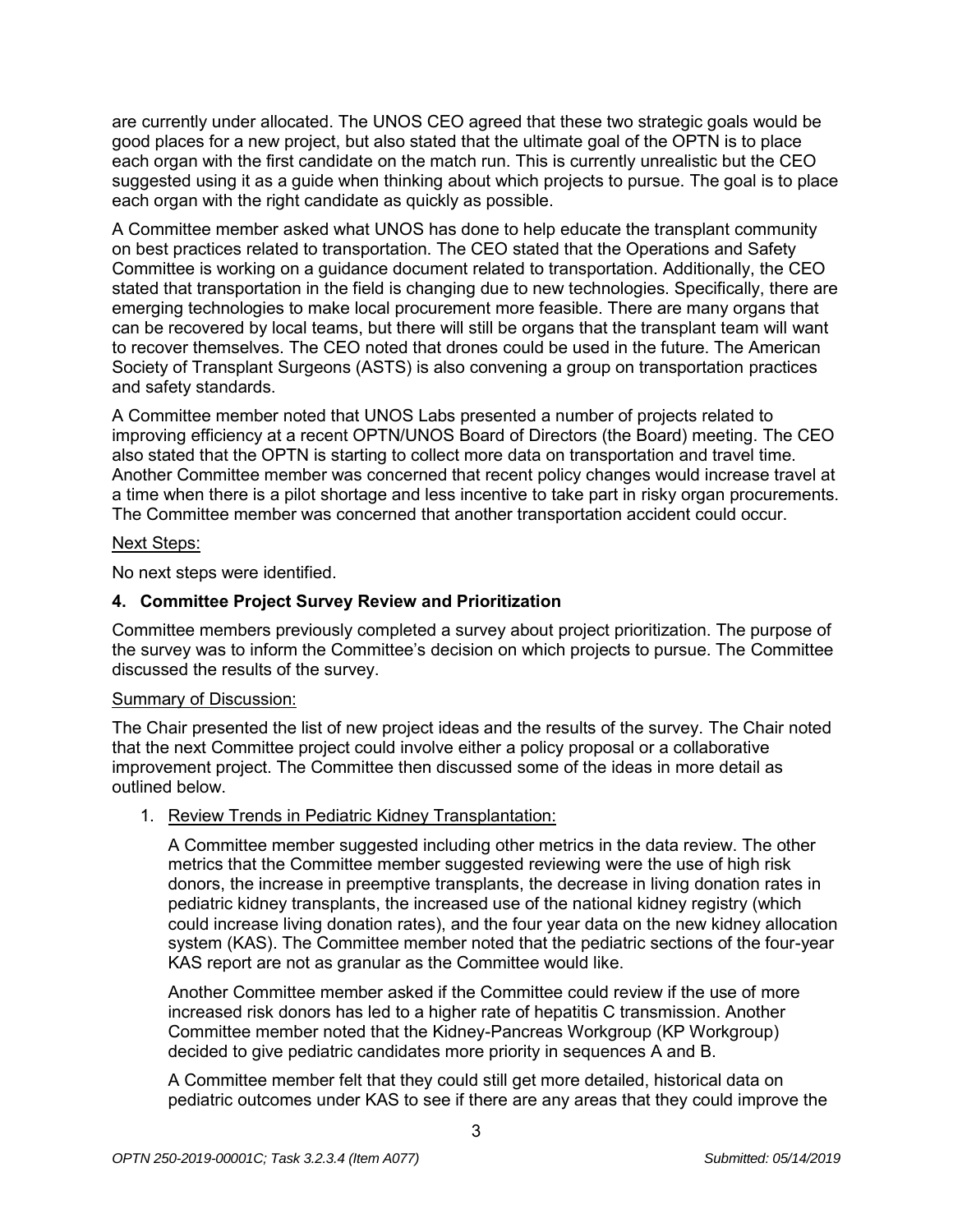system for pediatric candidates. Another Committee member noted that pediatric outcomes did not improve at the same rate as adult outcomes under KAS, and more detailed data is needed to understand why this was the case. A Committee member was concerned, however, that they would not get this data before the KP Workgroup would submit their modelling request. A Committee member stated that this is not an issue because pediatric candidates will be prioritized in the modelling request based on the KP Workgroup's discussions. However, the Committee could use more data to understand if there are other areas where pediatric candidates are not properly prioritized.

A Committee member felt that increasing the use of living donation and kidney-paired donation (KPD) for pediatric candidates, as well as more education on high risk organs, could improve outcomes for pediatric candidates. There is much variation in the use of KPD, and many small centers do not participate. Another Committee member noted that the increased transmission of Hepatitis C from increased risk organs was expected to happen, given the increased use of these organs. A Committee member noted that there may also be an increase in unintended transmissions. Another Committee member stated that there is large variation in the group of donors that are classified as high risk, with some having a much higher risk than others. The Committee member felt that there might be a way to better stratify these donors. UNOS staff noted that they do not directly collect the reason why a donor was classified as increased risk, but some indication may be in their electronic health record (EHR).

### 2. Thoracic-Related Projects:

Four of the projects included in the survey were related to thoracic organ transplantation. The Chair asked Committee members involved in thoracic transplantation to provide comments on any of these four projects.

A Committee member stated that the heart allocation system was recently changed so it is probably too early to make any additional changes. The Committee member noted that the early sense is that the new allocation system is not disadvantaging pediatric candidates but it is too early to say for certain and more data is needed.

Another Committee member stated that it is also important to increase the number of donors and the donor utilization rate. The Committee member felt that pursuing a project to increase these two metrics would have a large effect on thoracic pediatric outcomes. The Committee member also noted that there is not great data on the outcomes related to the use of increased risk organs in thoracic transplantation. A different Committee member stated that there are two papers that should be published soon related to high risk donors and donor turndowns, so it is an important and emerging topic. The Committee member suggested waiting for the papers to be published before pursuing a project on this topic.

At a recent International Society for Heart and Lung Transplantation (ISHLT) meeting, there was a presentation on a donor scoring system and its strengths and weaknesses. Some programs are starting to use the scoring system, while others are examining it retrospectively for research purposes. A Committee member suggested having the scoring system presented at an upcoming Committee meeting. There is some debate about the accuracy of the scoring system. Another Committee member noted that there is a current study being done on heart offers and turndowns.

#### 3. Non-Organ Specific Projects:

A number of the projects included in the survey were not organ specific. The Chair stated that the project titled, "Establish OPTN Policy Requirement for Transition/Transfer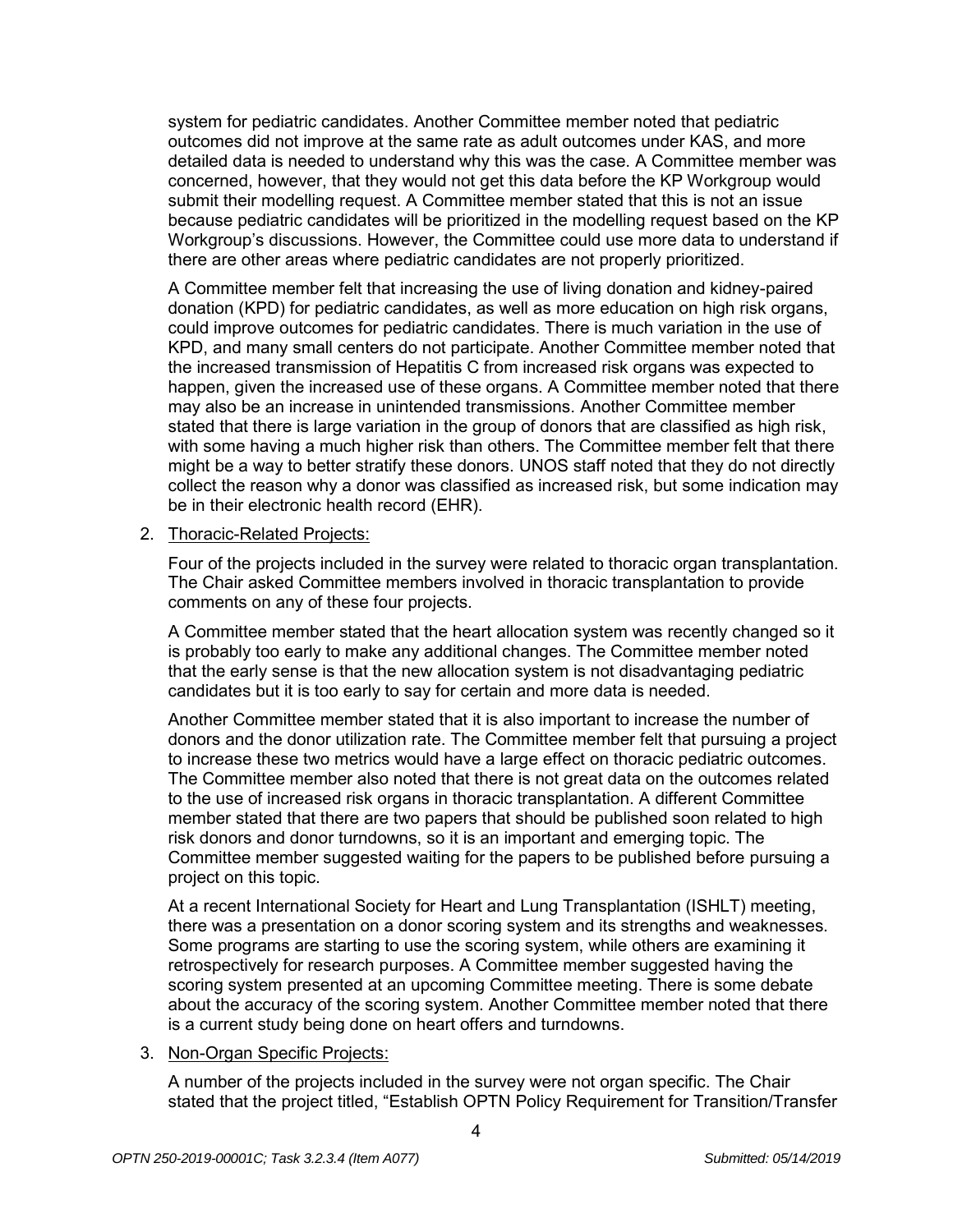Protocols," would involve taking the Committee's recent guidance document and moving towards a policy requirement. Another Committee member felt that the project titled, "Promote Care Plan Adherence for Pediatric Recipients," was too broad of a topic.

# a. Risk Tolerance in Pediatric Transplant Programs:

The Chair stated that this project would examine how regulatory oversight impacts behavior at different programs, specifically related to risk tolerance. The Vice Chair felt that this related back to utilizing increased risk donors. Another Committee member noted that the Collaborative Innovation and Improvement Network (COIIN) project also examined this topic. A Committee member suggested that this project also further stratify high risk candidates, so that programs that transplant increased risk candidates are not disadvantaged in their outcomes reporting.

The Chair asked UNOS staff asked what avenue the Committee could take to move forward with a project to risk stratify candidates so that riskier transplants are not as negatively reflected in outcomes reporting. UNOS staff noted that the Membership and Professional Standards Committee (MPSC) would be the group to pursue this change. They have talked about making such a change on a few occasions, and there has been some other community support for this idea.

A Committee member felt that recent OPTN policies have accomplished the opposite of this goal by disincentivizing the utilization of national shares and other higher risk transplant procedures. UNOS staff further stated that the MPSC review process is based around conversation so programs should have the opportunity to explain their behavior.

# 4. Liver-Related Projects:

Two projects in the survey related to livers. The first, which was titled, "Guidance on Early Graft Dysfunction Surveillance to Promote Long-Term Recipient/Graft Survival" was proposed by the Chair, who explained that this project would see if there are longterm trends in the related outcomes. The second liver-related project was titled, "Review Urgent Status Criteria for Pediatric Liver Candidates."

The Vice Chair said that there will be large changes to the allocation system in the coming months, and the changes are expected to be positive for pediatric candidates. However, the Vice Chair still felt it was important to look at the urgent status for pediatric liver candidates. Data shows that there is a difference in mortality rate for Status 1B candidates with a chronic liver disease and other Status 1B candidates. The Vice Chair also noted that it will be even more important to look at the use of increased risk organs, organ utilization, and organ turn-down rates now that more pediatric candidates will be receiving offers.

Another Committee member stated that it will be interesting to see how the implementation of the National Liver Review Board (NLRB) impacts pediatric outcomes. Previously, the process for granting exception scores was regionally dependent. Under the NLRB, exception scores will become more objective, but it is unclear how much this will effect outcomes. Under the previous system, exception candidates also received additional points the longer they were on the waitlist, but this is no longer the case under the NLRB. Additionally, the pediatric end-stage liver disease (PELD) score is not considered to be a great indicator of mortality risk for pediatric candidates. The Committee member felt that it will be important to monitor pediatric outcomes under the NLRB. The Committee member mentioned that it may be beneficial to create guidelines for the NLRB to grant additional exception points to certain candidates if it becomes evident that they are being disadvantaged. Another Committee member noted that there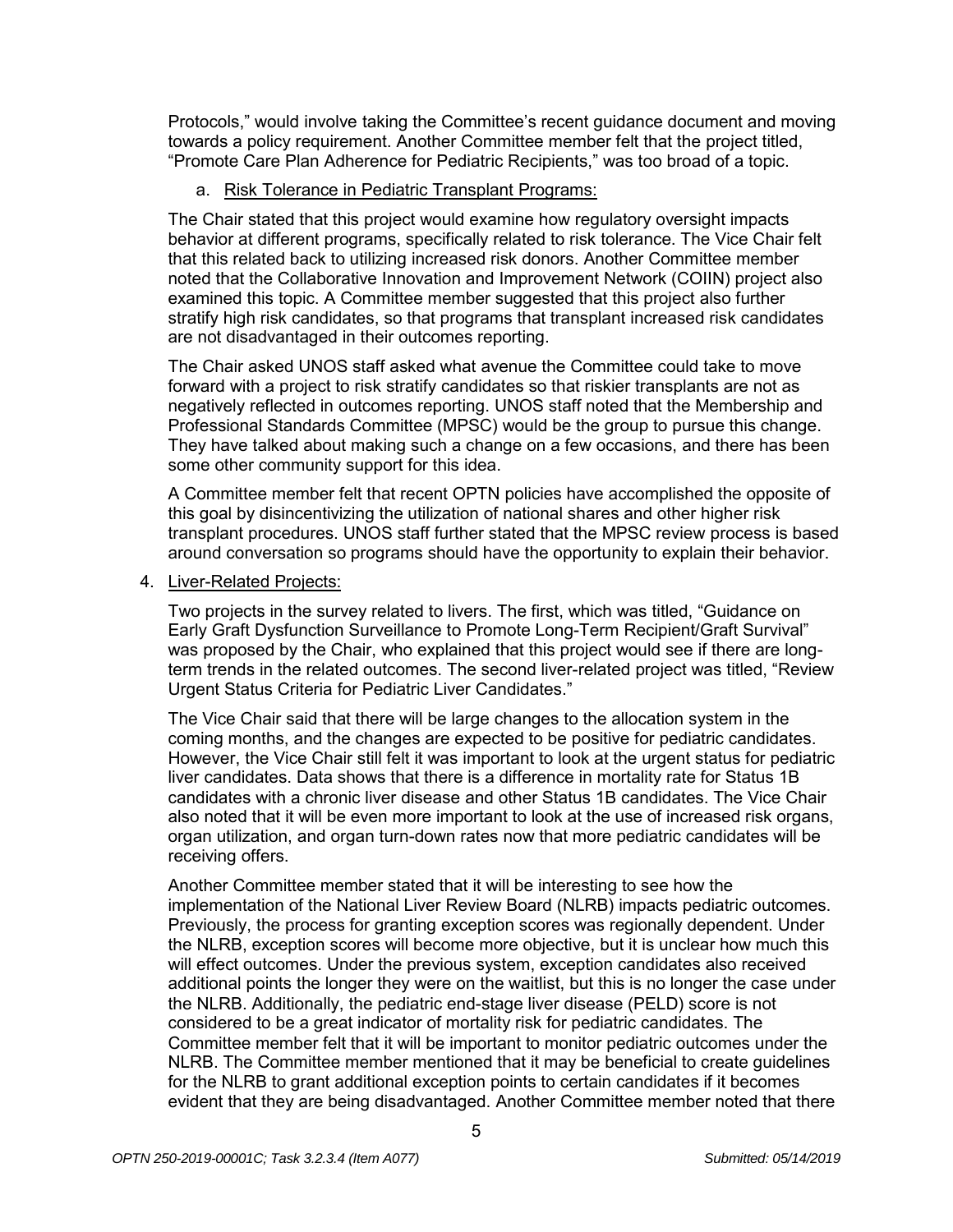should be better communication towards the parent community about the NLRB because there seems to be a negative perception of the new system from parents of pediatric candidates. The anonymity of the new system is also concerning for some members of the community.

The Vice Chair has been working with the SRTR to look at re-modelling the PELD score to better prioritize pediatric candidates so that pediatric mortality is minimized. The Vice Chair stated that the most efficient way to do this would be to add a set amount of points to the PELD score.

The Chair reminded the group that the NLRB will have a pediatric-specific review board. Another Committee member felt that there could be more objective criteria around the exception scoring system. UNOS staff noted that programs will still be able to request a specific score for their patients through the NLRB. Committee members stated that very few pediatric candidates are transplanted at their laboratory PELD score, which shows that PELD is not a strong predictor of mortality or disease acuity.

A Committee member asked if there are other considerations in the granting of exception scores besides clinical criteria. The Committee member noted that there are regional differences in metrics such as waitlist time and waitlist mortality, and wanted to know if the NLRB will account for these regional differences. The Chair noted that the PELD score only takes into account clinical criteria, but exception scoring will be tied to the unit of allocation.

A Committee member who sits on the thoracic regional review board felt that they may be too lenient in granting exceptions, which then does not allow organs to go to the most urgent candidates.

The Chair asked if it would be a good time to request a descriptive analysis on pediatric waitlist mortality across all organs systems. A Committee member agreed that this would be a good time because the four-year KAS data is just becoming available. A Committee member also noted that much of this data exists in the annual reports, but the Committee may want more detailed data than what are provided in these reports. A Committee member volunteered to collate the relevant data in the annual reports.

#### Next Steps:

The Committee will continue to discuss priorities for future projects.

# **5. Collaborative Improvement**

UNOS staff from the Organizational Excellence Department presented to the Committee on the opportunity for the group to pursue a CI project.

#### Summary of Discussion:

The purpose of a CI project is to create improvement frameworks that can be spread to other institutions. The high-level process for a CI project is as follows:

- 1. Topic selection
- 2. Recruit subject matter experts
- 3. Develop framework
- 4. Enroll participants and test
- 5. Periodic learning and action periods
- 6. Evaluation of improvement data at an aggregate level
- 7. A final meeting where participants recap and share their experiences from the CI project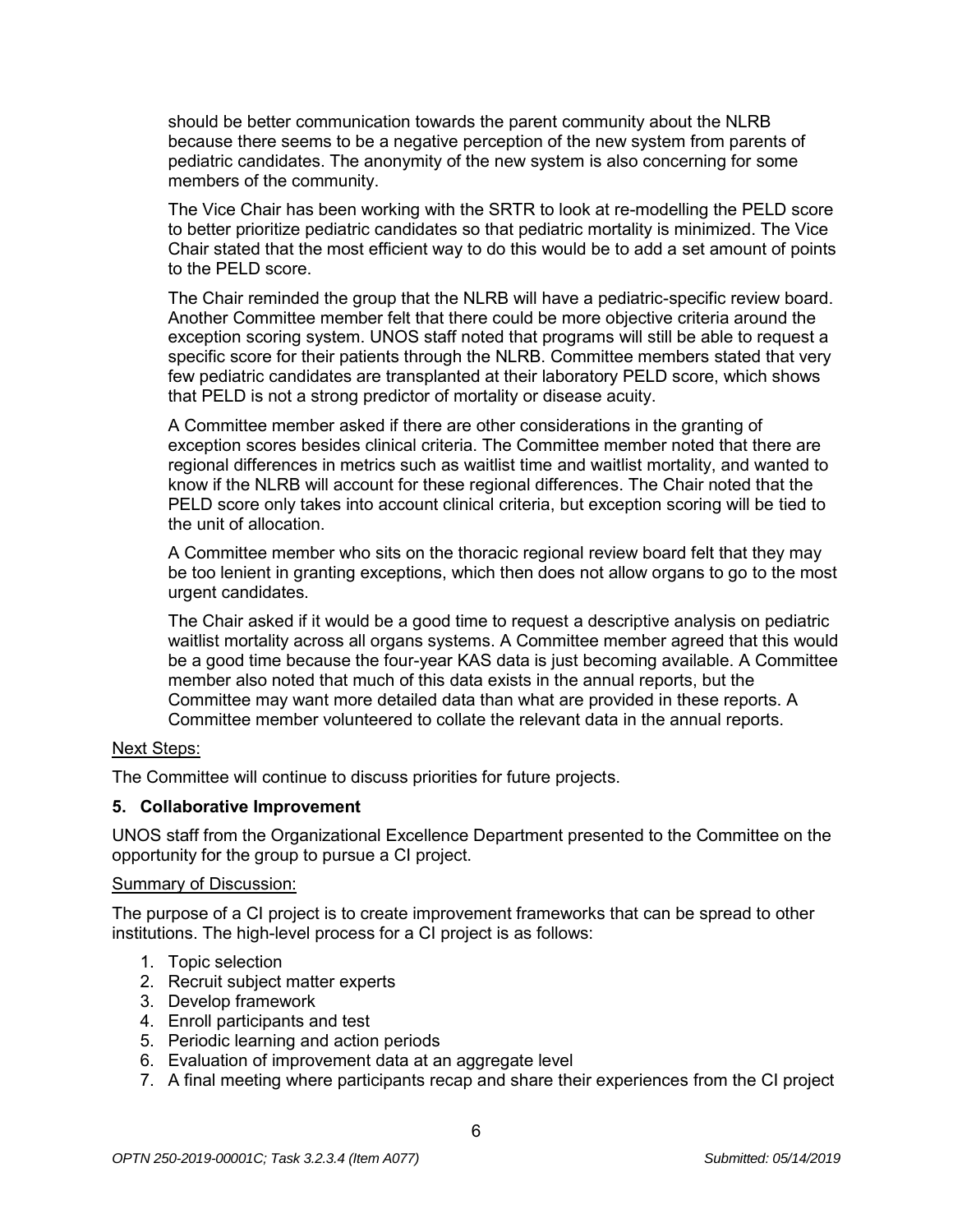The discovery phase of the CI project cycle would include literature and data research, and alpha and beta testing. The three key elements in topic selection are will, ideas, and execution. There must be the will to improve, ideas about alternatives to the status quo, and the ability to execute.

UNOS staff presented a test case for topic selection using Public Health Services (PHS) Increased Risk as the example.

UNOS staff then presented a subset of the larger project list that could be framed as CI projects. These projects included:

- Increase utilization of PHS increased risk organs
- Increase care plan adherence for pediatric recipients
- Evaluate organ offer turn-down/acceptance
- Increase long-term patient/graft survival through effectiveness/efficiency in early graft dysfunction surveillance
- Increase patient/graft survival for pediatric congenital heart disease (CHD) patients
- Reduce suicide ideation/risk
- Increase recipient follow-up efficiency/improve follow-up
- Increase pediatric kidney-paired donation (KPD) transplants
- Increase living donation

UNOS staff then presented on the project selection process and how to create value in a CI project. UNOS staff noted that the new OPTN contract calls for more CI projects and sharing of innovative ideas. UNOS staff also stated that they will incorporate the lessons from the COIIN project in the next CI project. The OPTN plans to launch three or four CI pilot projects and one large scale improvement project each year.

UNOS staff then explained the algorithm for OPTN CI projects. The algorithm starts with project scoping, which is supported by data analysis and a determination of the community desire for the project. The project will then undergo a value factor analysis, before it is shared with a larger group. If the project is not approved, it could still become policy or an educational resource.

The Chair asked if there is transparency in data sharing in the early phase of the project life cycle. UNOS staff stated that the data get shared more broadly once the project gets approved and it is clear who the participants with effective practices are. At this point, there is more sharing of data and best practices between participating organizations.

UNOS staff stated that the CI team is committed to moving forward with a CI project with the **Committee.** 

UNOS staff then explained value factor analysis, which is an approach to prioritize projects. Value factor analysis is used at the beginning of the life cycle to understand the potential impact of the project and at the end of the project to determine next steps. The Committee will use a value factor analysis to help decide which project to pursue. UNOS staff noted that value is subjective and varies between different stakeholders.

The value factor analysis developed by the UNOS CI staff seeks to evaluate a project across two domains and a number of factors within each domain. The two domains are "Benefit (Quality)" and "Challenge". The Benefit (Quality) factors are community desire, system wide impact, and efficient. The Challenge factors are member commitment, change endeavor, and measurability. Each factor is scored from one to five. UNOS staff clarified that efficiency refers to the elimination of waste and non-value added processes.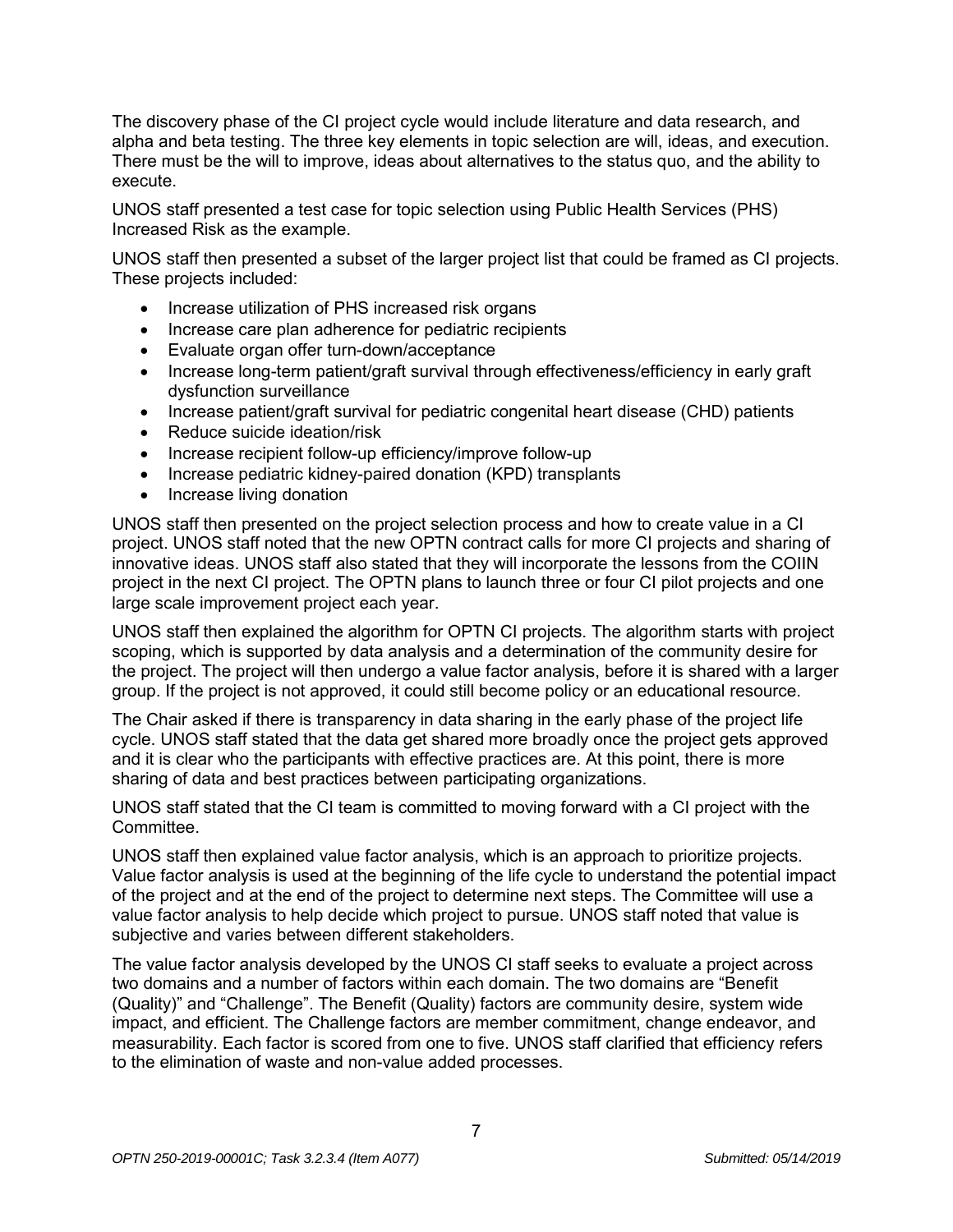A Committee member was concerned that system wide impact would be measured primarily by the number of organs transplanted, which is not specific to the pediatric population. The Chair clarified that system-wide impact actually refers to the size of the impact on the transplant community. For example, minimal system impact would be a project just focusing on one organ or only affects a few OPOs. A full system impact would include the entire OPO and transplant community.

The scores for each of the Benefit (Quality) factors and the Challenge factors are then summed and the value factor ratio is calculated by dividing the total score of the Benefit (Quality) factors by the total score of the Challenge factors. The project with the highest value factor ratio is given priority if there is choice between multiple projects.

A Committee member asked if this framework for value factor analysis has been validated. UNOS staff stated that the framework has been validated but the specific factors have not been. The Committee member was concerned that important information may be lost by the simplicity of the framework.

The Chair asked about the timeline for initiating a CI project. UNOS staff stated that data gathering and literature research will be done for three or four projects. Based on that information, the Committee would complete a value factor analysis for the projects. By June or July of 2019, the Committee would then formally initiate the CI project. From there, the timeframe for the CI project is flexible so that there is sufficient time to complete and analyze the project.

A Committee member asked UNOS staff to speak more about the idea of pursuing a crossorgan project as opposed to a single-organ project. UNOS staff stated that the Committee could choose either type of project and noted that the most important thing is to identify a project that fits the will and desire of the pediatric community.

A Committee member was concerned that there could be a level of discoordination between community desire and the other factors. The community may have a strong desire for something that the Committee does not think is a good project to pursue. Conversely, a project that may have a large impact, may not reflect community desire. UNOS staff reminded the group that value differs between stakeholders. The Vice Chair reiterated that the Committee must consider the balance between system-wide impact and community desire.

The Committee then discussed the list of potential CI projects provided above. The Committee decided that the project to evaluate organ offer turndowns would try to decrease the number of offer turndowns. UNOS staff noted that this would still be a broad topic, so it should be specific to a certain type of organ offer turndown. The Vice Chair noted that there is not good data on organ offer turndowns, so it is difficult to properly scope this topic. UNOS staff stated that gathering this data could be part of the initial project evaluation.

A Committee member asked if it would be better to choose a project that crosses organ systems so that there is a higher likely of community interest. The Chair stated that this was a valid idea, but they do not want to rule out an organ specific project yet.

UNOS staff stated that the Committee should decide on their top three or four project choices, then UNOS staff will start to gather relevant data. After the initial data gathering, the Committee can then complete a value factor analysis for each of the projects.

The Chair suggested that the Committee select "Increase utilization of PHS increased risk organs" and "Evaluate organ offer turn-down/acceptance" as potential projects. A Committee member stated that they should look at specific turn down criteria at individual programs for the latter.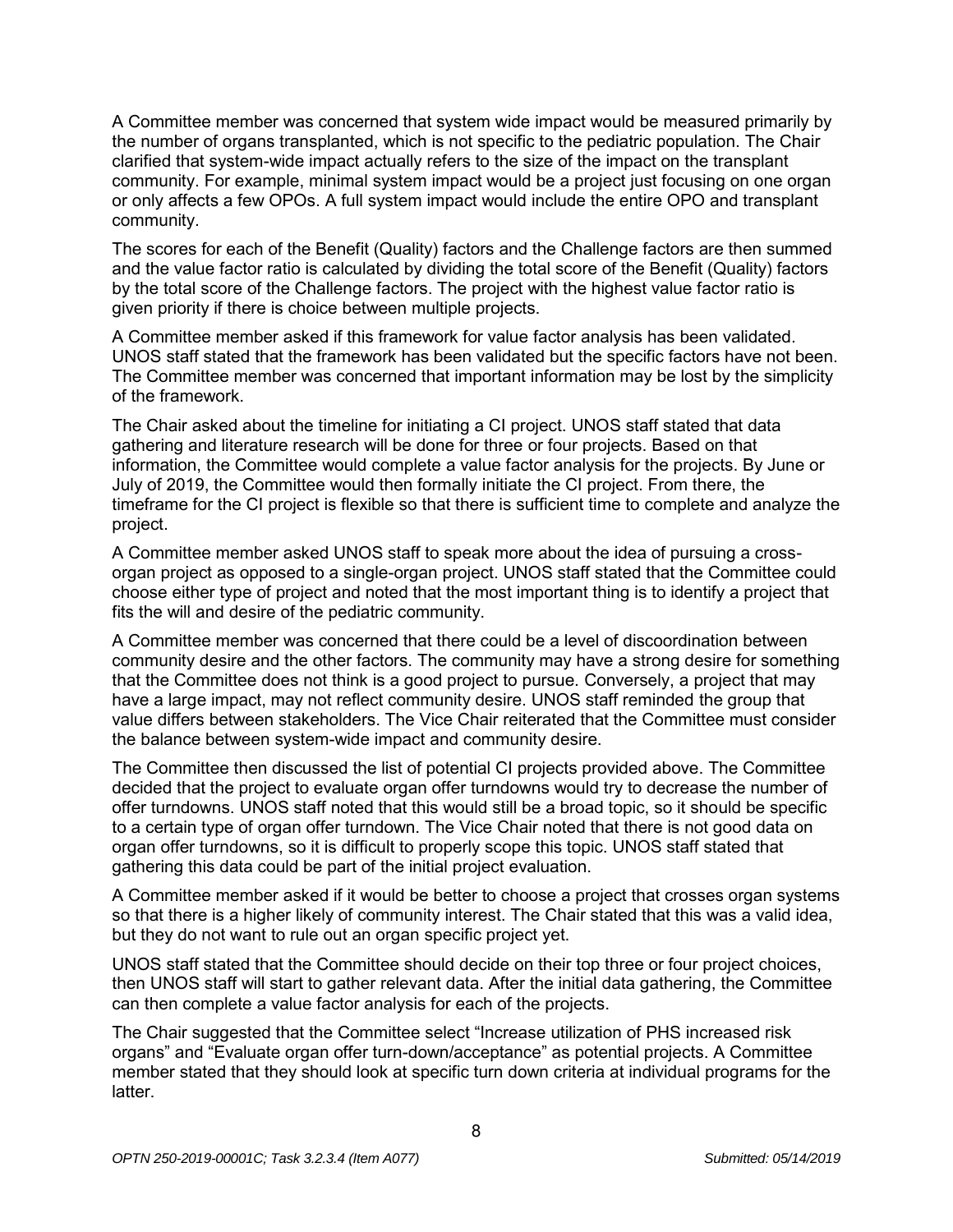One Committee member noted that the "Increase living donation" project could be categorized into more specific subcategories, such as increasing KPD or increasing blood type A to blood type B transplants. UNOS staff stated that each of these subcategories could be a separate project. The Committee would need to look at the data to see which subcategory would most affect living donation. The Committee member felt that it still may be valuable to keep a broad project scope. UNOS staff agreed that it is an important subject that could lend itself to a larger project, but they should consider the data first. Another UNOS staff member noted that incremental change is often the most effective.

The Chair stated that it may be difficult to engage the full transplant community on increasing living donation because not all programs do living donations. Additionally, the Chair was concerned that they would not be able to see an increase in living donations if the project only lasts approximately six months. The Chair then asked if the outcome of the project could be some form of educational resource. UNOS staff stated that CI projects are intended to be measured and evaluated. If the Committee envisions the outcome to be educational, then they can pursue an educational project type. The Committee agreed to keep "Increasing living donation" as a potential project.

The Committee also agreed that the project titled, "Increase recipient follow-up efficiency/improve follow-up" should be considered. A possible measurable outcome of this project would be changes in loss to follow-up after the transition from pediatric to adult care.

The Committee agreed to prioritize the following four CI projects:

- 1. Increase utilization of PHS increase risk organs
- 2. Evaluate organ offer turn-down/acceptance
- 3. Increase recipient follow-up efficiency/improve follow-up
- 4. Increase living donation

UNOS CI staff will meet with UNOS research staff to start figuring out what data is needed to properly scope these four projects. The Chair suggested having Committee members participate in this discussion.

#### Next Steps:

UNOS staff will convene to discuss initial data gathering for the four selected projects.

# **6. Pediatric Bylaws Update and Toolkit**

Applications for the new bylaws on pediatric components are slated to be distributed in the coming months. Transplant programs that want to perform pediatric transplants once the bylaws are implemented will need to complete an application.

#### Summary of Discussion:

UNOS staff stated that the application form was submitted to the Office of Management and Budget (OMB) but it has not been approved yet. However, UNOS staff have been working on a toolkit on the OPTN website with a number of resources to help programs through the application process. UNOS staff will be able to update the timeline for the application process once the application form is approved by the OMB. The Chair suggested adding the contact information for someone who could answer questions to the toolkit. UNOS staff clarified that the primary applications provided in the toolkit are the current applications for primary surgeons and primary physicians. They were included in the toolkit because the new bylaws will require primary physicians and surgeons to meet all of these requirements, as well as pediatric-specific requirements.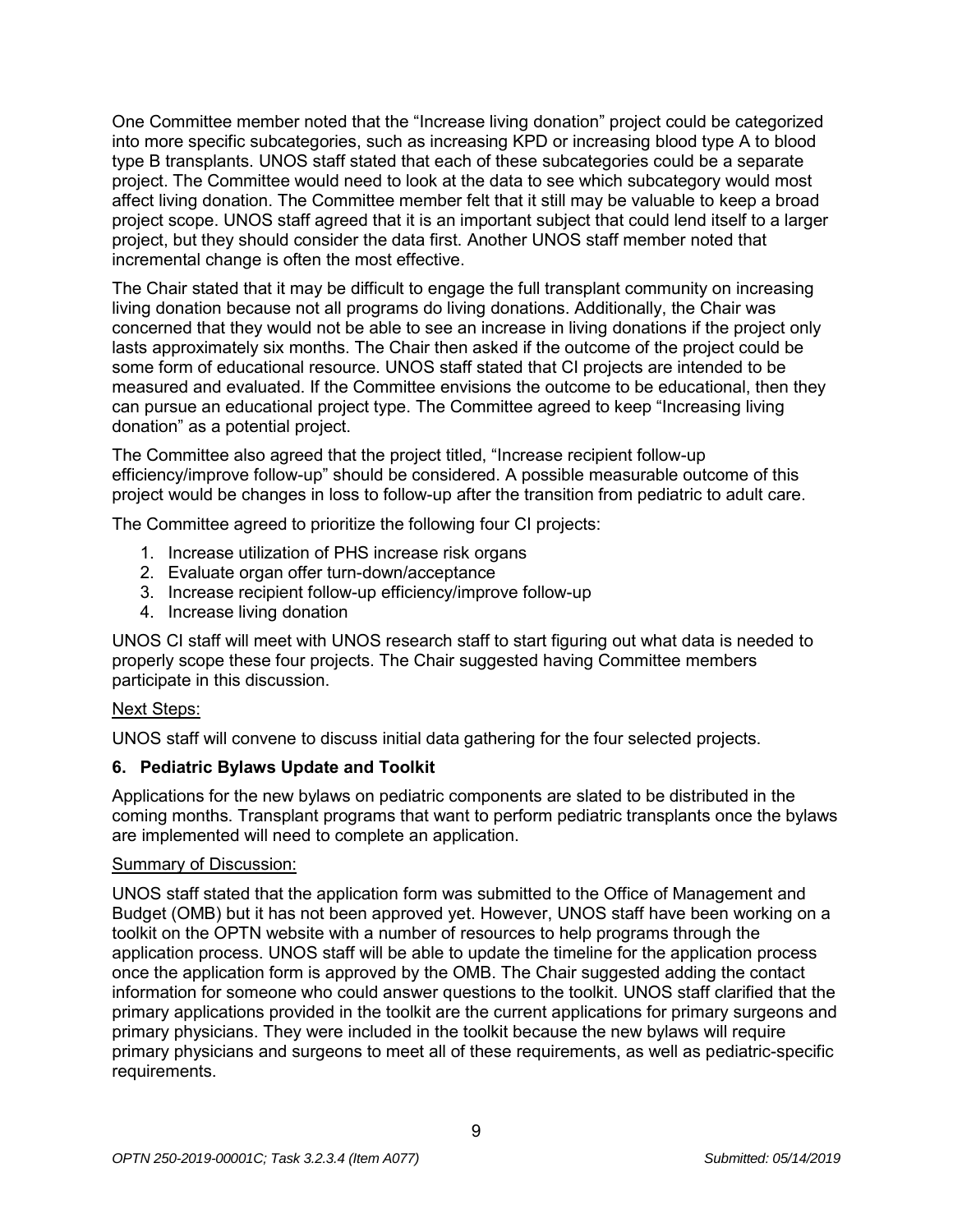The Vice Chair asked if the applications for individuals who are already primary physicians or surgeons are on file. The Vice Chair clarified that her question was not about grandfathering these individuals, but rather about having access to the application information, specifically the procedure logs. UNOS staff stated that they would see if these applications are on file.

A Committee member was concerned that older physicians would not be able to find the necessary information to satisfy the bylaw requirements for donor procurements. UNOS staff stated that OPOs or the OPTN may be able to help find this information. Another Committee member was concerned that some physicians may not be able to meet the requirement of attending three procurements and three transplants. Another Committee member noted that she meets all of the pediatric specific requirements, but will not meet the primary surgeon or physician requirements. The Chair stated that Committee members could attend the required procurements or transplants to gain the necessary experience. The Chair reminded the group that the procedure observations do not need to be pediatric patients. The Committee reiterated their concern about making individuals who are already primary personnel reapply to be a primary personnel for a pediatric component. The Vice Chair asked if the Committee could change the bylaws so current primary personnel do not need to reapply. UNOS staff that this would require a bylaw change, which would need full public comment. The Committee was also concerned that individuals who are not currently primary personnel, may now need to meet the primary requirements.

The Chair stated that there should be more communication for the larger transplant community about the bylaws. UNOS staff reminded the Committee that the timeline is dependent on when the OMB approves the application form. The Chair also asked for more clarity on the turnaround time for when applicants would hear back from the UNOS Member Quality department.

A Committee member stated that the Membership and Professional Standard Committee (MPSC) discussed the Committee creating some form of alternative pathway, such as a letter of attestation, for older physicians to prove the completion of previous procedures. Neither UNOS staff nor the Chair and Vice Chair had heard this discussed before. The Vice Chair was supportive of the letter of attestation pathway. The Vice Chair asked UNOS staff to see if the letter of attestation pathway is real and if it is not, if there is a way to create an alternative approval pathway for more senior physicians.

# Next Steps:

UNOS staff will see if previous primary personnel applications are on file and if there is way to create an alternative approval pathway for more senior physicians under the new bylaws and report back to the Committee.

# **7. Pediatric Liver Allocation – ABO Prioritization**

The Acuity Circles (AC) liver allocation policy is slated to go into effect soon. In general, pediatric recipients are prioritized for pediatric donors. However, this is not the case for blood type O pediatric donors. The OPTN Liver and Intestinal Organ Transplantation Committee (Liver Committee) is considering changing this.

# Summary of Discussion:

Under the AC policy, pediatric candidates are generally prioritized for organs from pediatric donors. However, organs from blood type O pediatric donors are allocated to all blood type O and blood type B candidates (adult and pediatric) before being offered to any blood type A or blood type AB candidates. The Liver Committee is considering prioritizing blood type A and blood type AB pediatric candidates ahead of adult candidates of any blood type for organs from blood type O pediatric donors.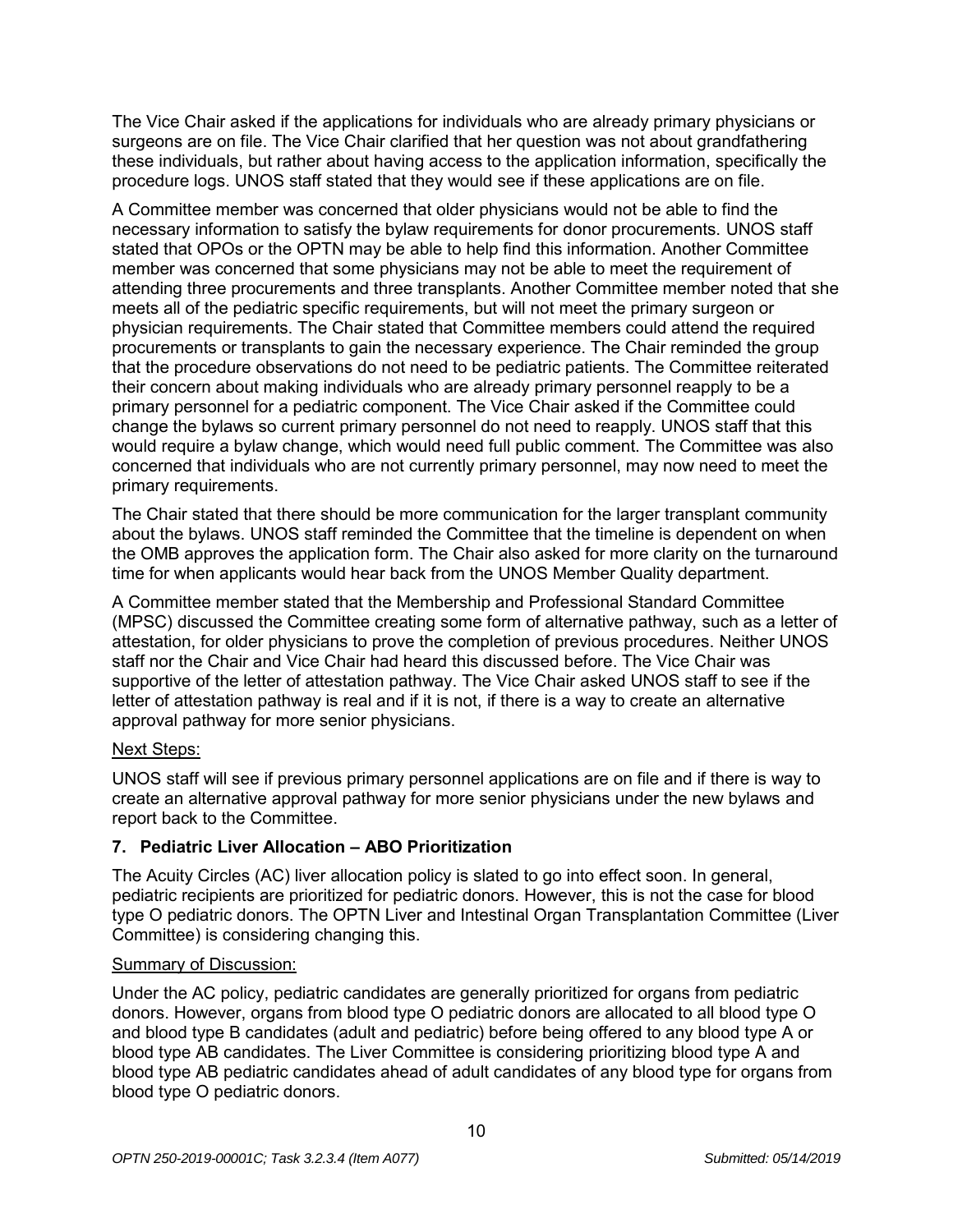The Liver Committee wanted to get the Committee's input on this plan and if they should give the same priority to pediatric candidates for organs from adolescent blood type O donors. The Vice Chair was supportive of the change and also suggested prioritizing blood type incompatible pediatric recipients ahead of adult candidates for pediatric donors. The Chair also supported the change and noted that the increased pediatric prioritization would increase utilization of the organs. A Committee member was concerned that adolescent Status 1A candidates would be competing with adult Status 1A candidates for livers at 500 nautical miles (NM). UNOS staff stated that this proposal will likely go out for public comment in the fall. The Committee unanimously supported the increased prioritization for pediatric donors.

# Next Steps:

The Committee's feedback on the proposal will be communicated to the Liver Committee.

# **8. KAS Update**

UNOS staff provided a review of KAS data and an update on current geography efforts.

#### Summary of Discussion:

UNOS staff noted that the KAS update was not a formal committee report, but was only intended to provide a high-level overview of KAS. UNOS staff also stated that the report does not provide detailed information on pediatric outcomes.

UNOS staff stated that the number of transplants has risen, there has been improved equity, the bolus effect stabilized, and utilization rated remained the same. The number of transplants per month has increased. Kidney discard rates have stayed largely the same, except for moderateto high kidney donor profile index (KDPI) kidneys, which decreased slightly. The percent of deceased donor kidneys going to pediatric candidates has remained the same. There has been an increase in non-local transplants, most of which is explained by the highly-sensitized candidates. There is large variability in transplant rates by donation service area (DSA). Delayed graft function increased slightly.

Based on the two-year KAS report, there was a significant increase in graft survival for pediatric candidates. There was also a slight, although not significant increase, in patient survival. Both increases remained true when stratified across different subcategories.

UNOS staff also noted that the SRTR just released their analysis plan for the current round of modeling for the kidney-pancreas geography project. The modeling report should be available in mid-June. In the second round of modeling, the KP Workgroup decided to move prior living donors and pediatric candidates higher on the match run. Local pediatric candidates were prioritized above 98-99% highly sensitized candidates in sequences A and B.

The SRTR will model 11 different allocation systems. Two of the models incorporate stepwise proximity points. The idea was that within the first circle, it may not matter if the liver is driven 25 NM or 75 NM. So within the smallest circle (150 NM), candidates are assigned the same number of proximity points. Candidates outside this circle but inside 500 NM would be assigned proximity points on a linear basis. This model treats candidates within 150 NM equivalently. The second variation does the same thing, but the innermost circle is 250 NM, which was noted to be the threshold for driving versus flying.

The Chair asked if pediatric candidates were being given any additional priority in sequence C in the modeling. UNOS staff stated that they were only given priority in sequences A and B because they already had priority in these sequences. A Committee member stated that there is no reason to not prioritize pediatric candidates in sequence C, as it would not disadvantage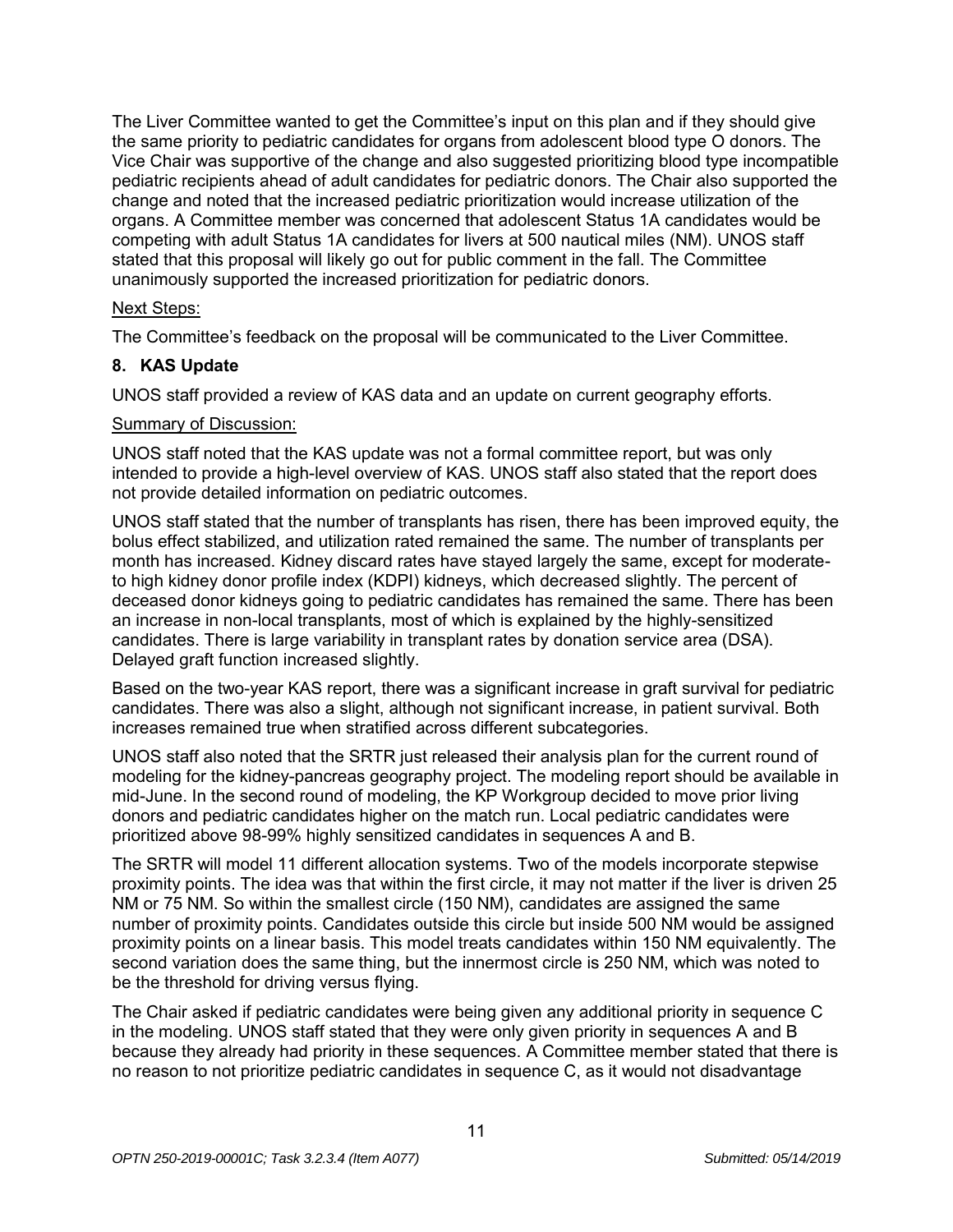adults and it would be beneficial for pediatric candidates. UNOS staff noted that the forthcoming en-bloc policy will also give some priority to pediatric candidates for small, pediatric donors.

UNOS staff noted that there was feedback in the first round of public comment to have separate policies for kidney allocation and pancreas allocation. A Committee member stated that even though pediatric prioritization in sequence C was not included in the modeling, it could still be incorporated into the final policy. The Vice Chair agreed and noted that the Committee should be vocal in their support for additional pediatric priority. The Chair asked if UNOS staff had data on the incidence of living kidney donation. UNOS staff did not have that information immediately available.

A Committee member asked for data on the following topics:

- Pediatric mortality by age
- Transplant rate for highly sensitized pediatric candidates by age
- Pediatric transplant rate by age
- Delayed graft function rates by age
- Graft survival by age
- KDPI distribution of pediatric kidney donors by age
- Characteristics of recipients of KDPI>35 kidneys from pediatric donors by age and calculated panel reactive antibodies (CPRA)

UNOS staff suggested submitting the above items as a data request to the OPTN.

#### Next Steps:

The Committee will continue to advocate for additional pediatric prioritization. UNOS staff will draft a data request based on the conversation.

#### **9. Committee Updates**

UNOS staff provided updates on the pertinent work of other OPTN committees.

#### Summary of Discussion:

#### Kidney-Pancreas Work Group

The Chair stated that the Committee should remain involved in the work of the KP Workgroup. The Vice Chair urged the Committee to keep advocating for additional pediatric priority during the workgroup meetings.

#### **Intellectual Disabilities Work Group**

The federal Office of Civil Rights (OCR) is also drafting a document related to individuals with intellectual disabilities. Because of this the Health Resources and Services Administration (HRSA) has asked the OPTN to delay the publication of their guidance document until after the OCR opinion is released. Work is continuing on the project, but the timeline is not set. The OPTN document would need to be consistent with the OCR document.

A Committee member asked when the OPTN may have a draft of the guidance document ready. UNOS staff stated that a draft would not be available prior to the publication of the OCR paper. Another Committee member asked if the OCR paper included discussion of people of all ages. UNOS staff did not have that information. The Committee member noted that people of different ages have different needs.

#### Next Steps:

No next steps were identified.